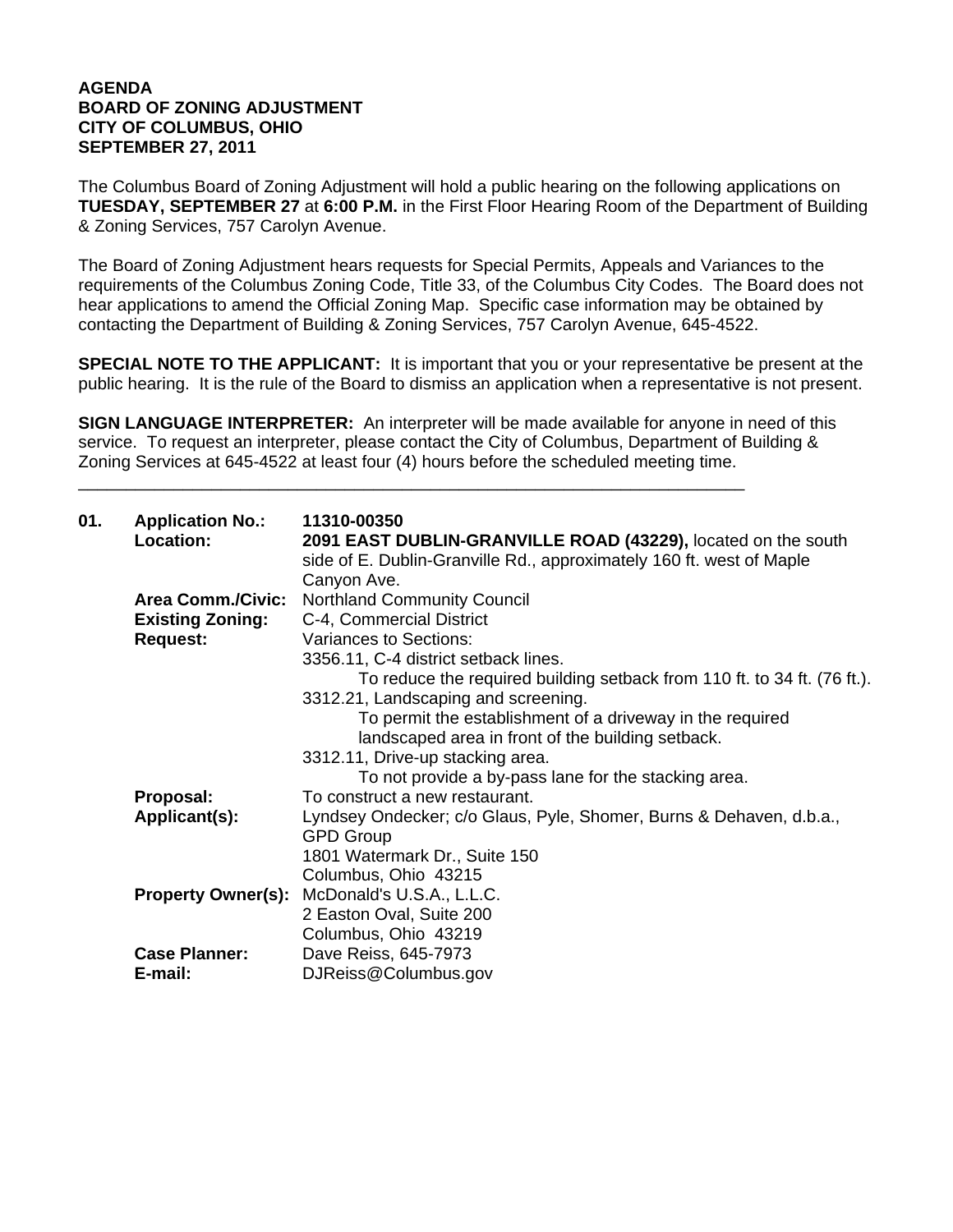| 02. | <b>Application No.:</b>  | 11310-00413                                                           |
|-----|--------------------------|-----------------------------------------------------------------------|
|     | Location:                | 910 W. FIFTH AVENUE (43212), located on the north side of 5th Avenue, |
|     |                          | approximately 100 feet east of Norton Avenue.                         |
|     | <b>Area Comm./Civic:</b> | 5th by Northwest Area Commission                                      |
|     | <b>Existing Zoning:</b>  | M, Manufacturing District                                             |
|     | <b>Request:</b>          | Variance(s) to Section(s):                                            |
|     |                          | 3372.604, Setback requirements.                                       |
|     |                          | To increase the building setback from 10 feet to 85 feet.             |
|     | Proposal:                | To construct an addition to an existing restaurant.                   |
|     | Applicant(s):            | GPD Group, c/o Ellen Bauman                                           |
|     |                          | 5595 Transportation Blvd.                                             |
|     |                          | Cleveland, Ohio 44125                                                 |
|     |                          | <b>Property Owner(s): McDonald's USA, LLC</b>                         |
|     |                          | 2 Easton Oval, Suite 200                                              |
|     |                          | Columbus, Ohio 43219                                                  |
|     | <b>Case Planner:</b>     | Jamie Freise, 645-6350                                                |
|     | E-mail:                  | JFFreise@Columbus.gov                                                 |

**03. Application No.: 11310-00368** 234 POCONO ROAD (43235), located at the northwest corner of Pocono Road and Rick Road  **Area Comm./Civic:** Far North Columbus Communities Coalition  **Existing Zoning:** SR, Suburban Residential District **Request:** Variance(s) to Section(s): 3332.38, Private garage. To increase the allowable height of a garage from 15 feet to 22 feet. 3332.38, Private garage. To increase the allowable area of a garage from 966 square feet (1/3 of 2898) to 1,086 square feet. **Proposal:** To construct a new detached garage. **Applicant(s):** David Scandinero 234 Pocono Road Columbus, Ohio 43235 **Property Owner(s):** Applicant **Case Planner:** Jamie Freise, 645-6350<br> **E-mail:** JFFreise@Columbus.go **E-mail:** JFFreise@Columbus.gov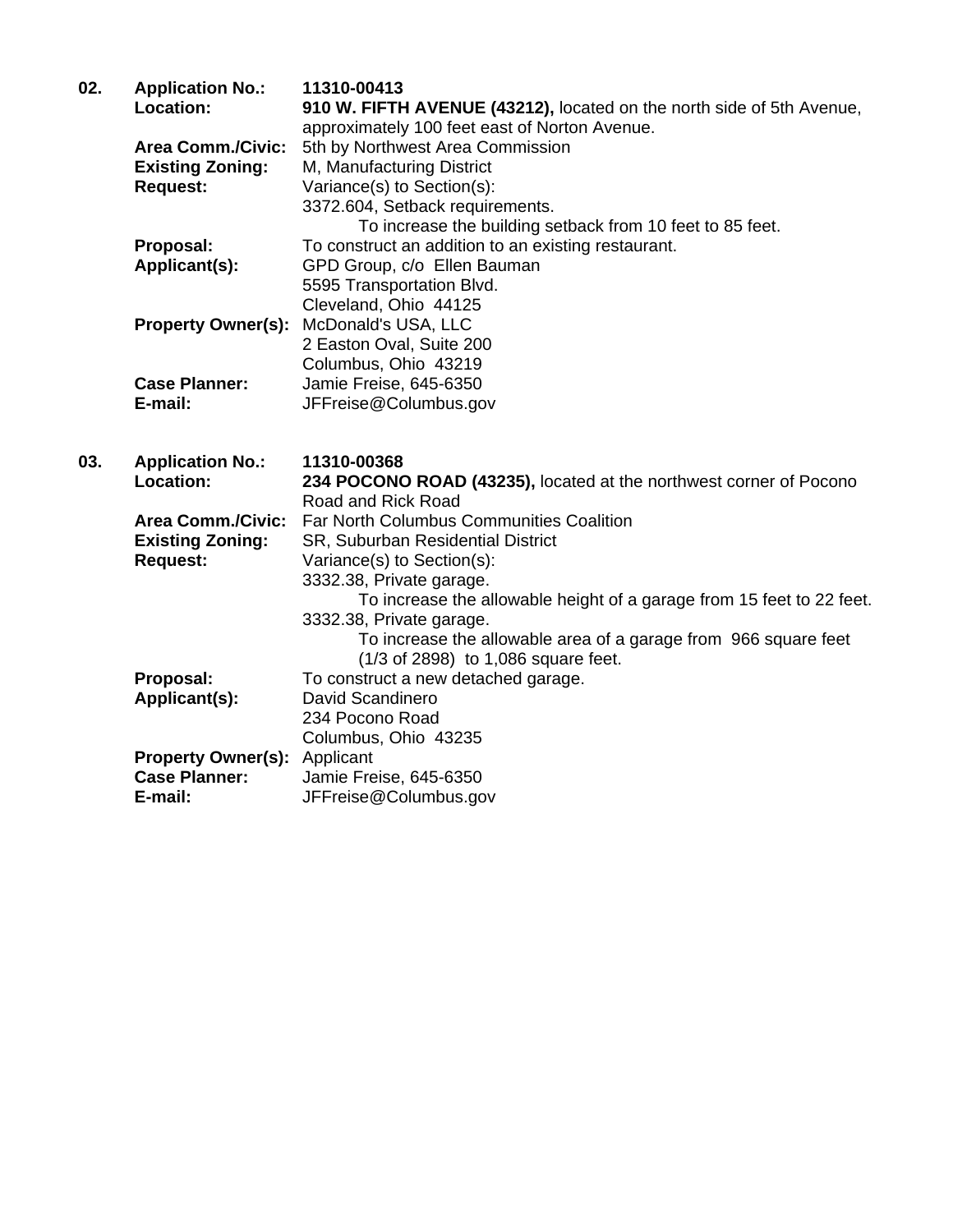| 127 OAKLAND PARK AVE. (43214), located on the south side of Oakland   |
|-----------------------------------------------------------------------|
|                                                                       |
|                                                                       |
|                                                                       |
|                                                                       |
|                                                                       |
| To increase the allowable height of a garage from 15 feet to 22 feet. |
|                                                                       |
| To increase the allowable area of a garage from 720 square feet       |
|                                                                       |
|                                                                       |
|                                                                       |
|                                                                       |
|                                                                       |
|                                                                       |
|                                                                       |
|                                                                       |
|                                                                       |
|                                                                       |

| 05. | <b>Application No.:</b>                  | 11310-00383                                                                    |
|-----|------------------------------------------|--------------------------------------------------------------------------------|
|     | <b>Location:</b>                         | 61 EAST WILLIAMS ROAD (43207), located on the south side of East               |
|     |                                          | Williams Road, approximately 450 feet east of South High Street.               |
|     | <b>Area Comm./Civic:</b>                 | Far South Columbus Area Commission                                             |
|     | <b>Existing Zoning:</b>                  | <b>RRR, Restricted Rural Residential District</b>                              |
|     | <b>Request:</b>                          | Variance(s) to Section(s):                                                     |
|     |                                          | 3312.27, Parking setback line.                                                 |
|     |                                          | To reduce the parking setback from 25 feet to 10 feet.                         |
|     | Proposal:                                | To install a driveway turn-around in the front yard of a residential property. |
|     | Applicant(s):                            | Skilken D.S., c/o Seth Dorman                                                  |
|     |                                          | 4270 Morse Road                                                                |
|     |                                          | Columbus, Ohio 43230                                                           |
|     | <b>Property Owner(s): Steven Freeman</b> |                                                                                |
|     |                                          | 61 E. Williams Road                                                            |
|     |                                          | Columbus, Ohio 43207                                                           |
|     | <b>Case Planner:</b>                     | Jamie Freise, 645-6350                                                         |
|     | E-mail:                                  | JFFreise@Columbus.gov                                                          |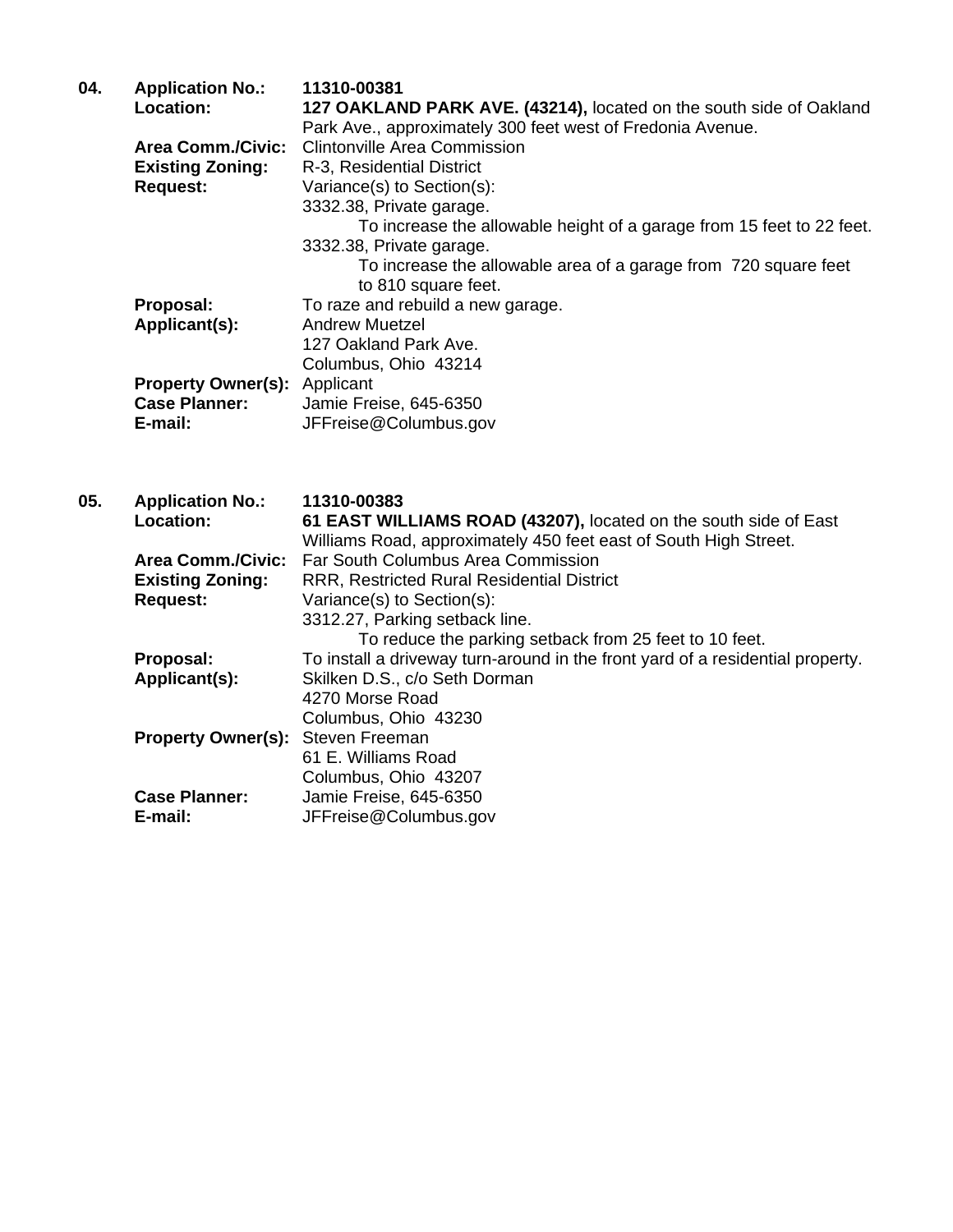| 06. | <b>Application No.:</b>   | 11310-00384                                                                    |
|-----|---------------------------|--------------------------------------------------------------------------------|
|     | <b>Location:</b>          | 69 EAST WILLIAMS ROAD (43207), located on the south side of East               |
|     |                           | Williams Road, approximately 500 feet east of South High Street.               |
|     | <b>Area Comm./Civic:</b>  | Far South Columbus Area Commission                                             |
|     | <b>Existing Zoning:</b>   | <b>RRR, Restricted Rural Residential District</b>                              |
|     | <b>Request:</b>           | Variance(s) to Section(s):                                                     |
|     |                           | 3312.27, Parking setback line.                                                 |
|     |                           | To reduce the parking setback from 25 feet to 10 feet.                         |
|     | Proposal:                 | To install a driveway turn-around in the front yard of a residential property. |
|     | Applicant(s):             | Skilken D.S., c/o Seth Dorman                                                  |
|     |                           | 4270 Morse Road                                                                |
|     |                           | Columbus, Ohio 43230                                                           |
|     | <b>Property Owner(s):</b> | Rufus Logan                                                                    |
|     |                           | 69 E. Willams Road                                                             |
|     |                           | Columbus, Ohio 43207                                                           |
|     | <b>Case Planner:</b>      | Jamie Freise, 645-6350                                                         |
|     | E-mail:                   | JFFreise@Columbus.gov                                                          |
|     |                           |                                                                                |

 **07. Application No.: 11310-00387 Location: 2351 WESTBELT DRIVE (43228),** at the southwest corner of Roberts Rd. & Westbelt Dr.  **Area Comm./Civic:** None.  **Existing Zoning:** M-2, Manufacturing **Request:** Variances to Sections: 3312.21, Landscaping and screening. To not provide interior landscaping and to be exempted from providing setback and perimeter screening; instead to provide perimeter landscaping. 3321.03, Lighting. To allow the overall height of light standards to exceed 28 ft.; to allow the height to be 60 ft. Also, to install directional lighting instead of cut-off fixtures with recessed lighting. 3367.15, M-2 manufacturing district special provisions. To permit the establishment of an 8 ft. fence within the 50 ft. of the street line. **Proposal:** To expand and improve an existing railroad switching facility.  **Applicant(s):** Russ Henestofel; c/o E.M.H.&T. 5500 New Albany Rd. Columbus, Ohio 43054 **Property Owner(s):** New York Central Lines, L.L.C. 550 Water St. Jacksonville, Florida 32202 **Case Planner:** Dave Reiss, 645-7973 **E-mail:** DJReiss@Columbus.gov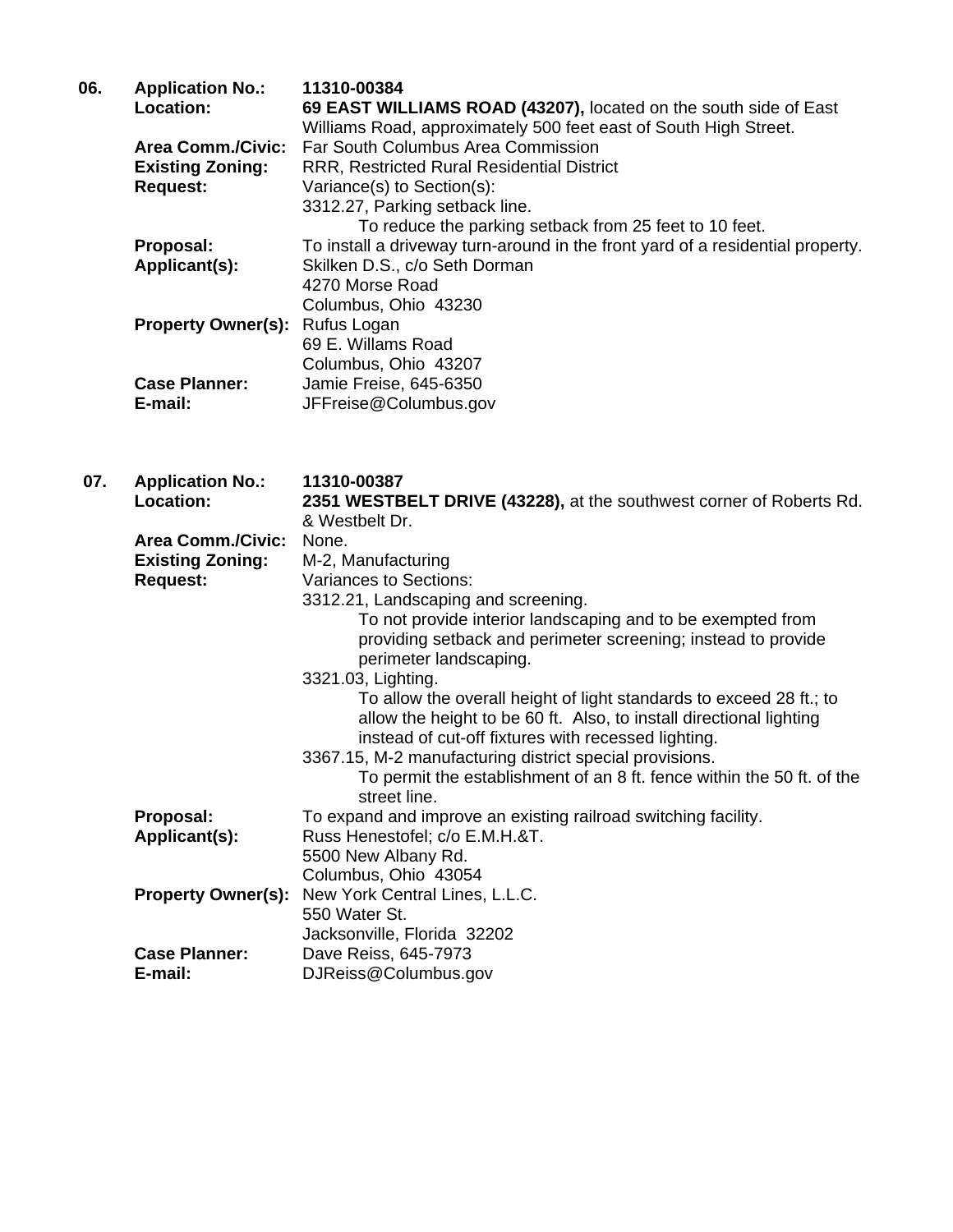| 08. | <b>Application No.:</b>   | 11310-00388                                                         |
|-----|---------------------------|---------------------------------------------------------------------|
|     | <b>Location:</b>          | 272 FALLIS ROAD (43214), located on the north side of Fallis Road,  |
|     |                           | approximately 100 feet west of Granden Avenue.                      |
|     | <b>Area Comm./Civic:</b>  | <b>Clintonville Area Commission</b>                                 |
|     | <b>Existing Zoning:</b>   | R-3, Residential District                                           |
|     | <b>Request:</b>           | Variance(s) to Section(s):                                          |
|     |                           | 3332.38, Private garage.                                            |
|     |                           | To increase the allowable height of a garage from 15 feet to 22'6". |
|     | Proposal:                 | To raze and rebuild a new garage.                                   |
|     | Applicant(s):             | Shawn McNeil                                                        |
|     |                           | 370 Charleston Ave.                                                 |
|     |                           | Columbus, Ohio 43214                                                |
|     | <b>Property Owner(s):</b> | David Givler                                                        |
|     |                           | 272 Fallis Road                                                     |
|     |                           | Columbus, Ohio 43214                                                |
|     | <b>Case Planner:</b>      | Jamie Freise, 645-6350                                              |
|     | E-mail:                   | JFFreise@Columbus.gov                                               |

| 09. | <b>Application No.:</b>   | 11310-00389                                                         |
|-----|---------------------------|---------------------------------------------------------------------|
|     | Location:                 | 357 WEST FOURTH AVE. (43201), located on the south side of West     |
|     |                           | Fourth Avenue, approximately 60 feet east of Pennsylvania Ave.      |
|     | <b>Area Comm./Civic:</b>  | <b>Harrison West Society</b>                                        |
|     | <b>Existing Zoning:</b>   | R-2F, Residential District                                          |
|     | <b>Request:</b>           | Variance(s) to Section(s):                                          |
|     |                           | 3332.38, Private garage.                                            |
|     |                           | To increase the allowable height of a garage from 15 feet to 20'6". |
|     |                           | 3312.25, Maneuvering                                                |
|     |                           | To reduce the maneuvering space from 20 feet to 15'5".              |
|     | Proposal:                 | To construct a new detached garage.                                 |
|     | Applicant(s):             | Shawn McNeil                                                        |
|     |                           | 370 Charleston Ave.                                                 |
|     |                           | Columbus, Ohio 43214                                                |
|     | <b>Property Owner(s):</b> | Randy Babb                                                          |
|     |                           | 357 W. Fourth Ave.                                                  |
|     |                           | Columbus, Ohio 43201                                                |
|     | <b>Case Planner:</b>      | Jamie Freise, 645-6350                                              |
|     | E-mail:                   | JFFreise@Columbus.gov                                               |
|     |                           |                                                                     |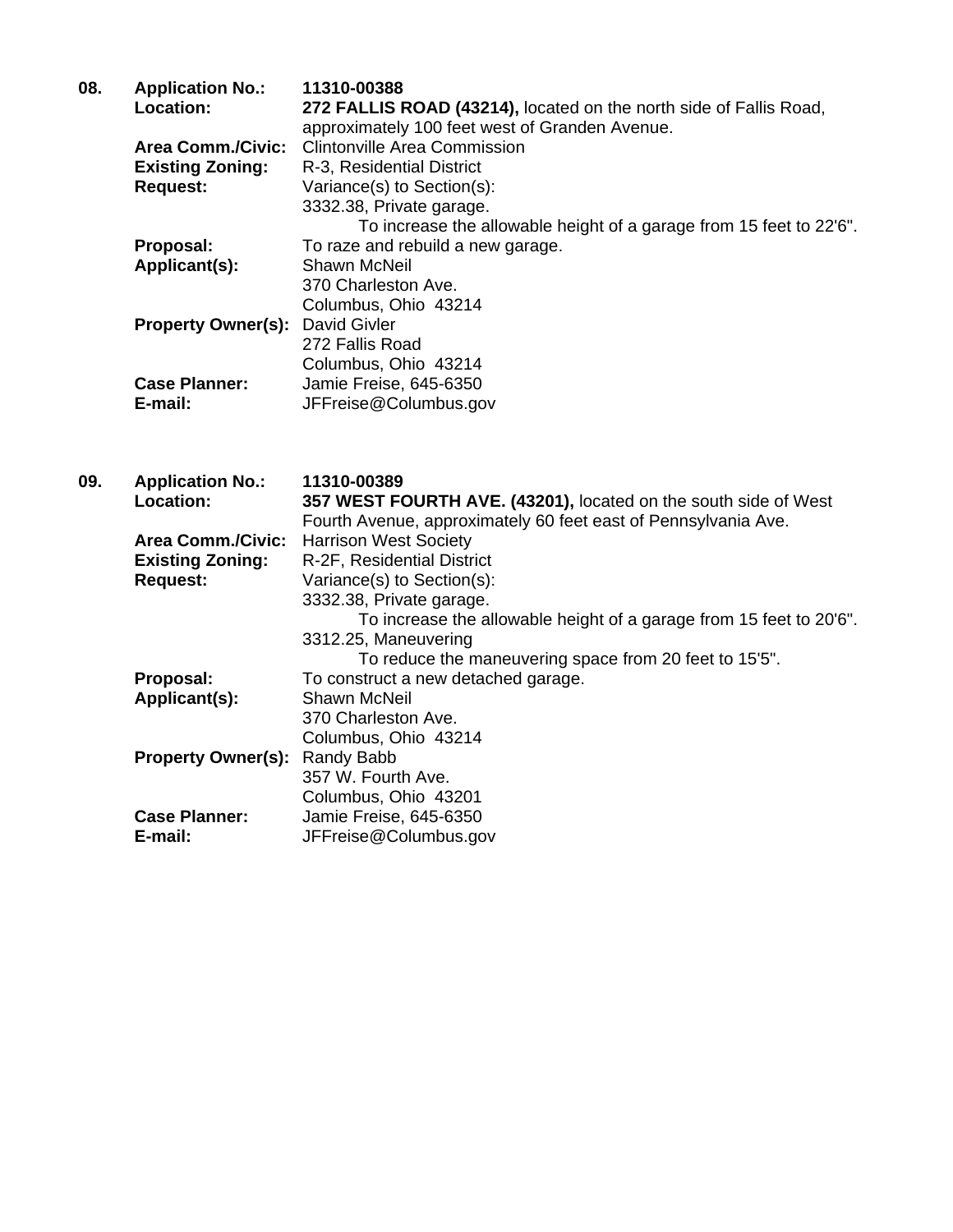| 10. | <b>Application No.:</b>   | 11310-00394                                                           |
|-----|---------------------------|-----------------------------------------------------------------------|
|     | <b>Location:</b>          | 1704 NORTH HIGH STREET (43201), located on the east side of High St., |
|     |                           | 70 ft. north of E. 12th Ave.                                          |
|     | <b>Area Comm./Civic:</b>  | University Area Commission                                            |
|     | <b>Existing Zoning:</b>   | C-4, Commercial District                                              |
|     | <b>Request:</b>           | Variance to Section:                                                  |
|     |                           | 3312.49, Minimum number of parking spaces required.                   |
|     |                           | To reduce the minimum number of additional parking spaces from        |
|     |                           | 20 to 0.                                                              |
|     | Proposal:                 | To convert retail floor space into restaurant space and a bank.       |
|     | Applicant(s):             | Michael T. Shannon; c/o Crabbe, Brown & James                         |
|     |                           | 500 S. Front St., Suite 1200                                          |
|     |                           | Columbus, Ohio 43215                                                  |
|     | <b>Property Owner(s):</b> | Stringshop Building, L.L.C.                                           |
|     |                           | 115 W. Main St.                                                       |
|     |                           | Columbus, Ohio 43215                                                  |
|     | <b>Case Planner:</b>      | Dave Reiss, 645-7973                                                  |
|     | E-mail:                   | DJReiss@Columbus.gov                                                  |

## **THE FOLLOWING CASES WERE DISCUSSED AT A PREVIOUS STAFF REVIEW MEETING:**

| 11. | <b>Application No.:</b>   | 11310-00288                                                        |
|-----|---------------------------|--------------------------------------------------------------------|
|     | Location:                 | 1947 SUNBURY ROAD (43219), located on the west side of Sunbury     |
|     |                           | Road, approximately 300 feet north of Mock Road.                   |
|     | <b>Area Comm./Civic:</b>  | <b>Northeast Area Commission</b>                                   |
|     | <b>Existing Zoning:</b>   | R, Rural District                                                  |
|     | <b>Request:</b>           | Variance(s) to Section(s):                                         |
|     |                           | 3312.35 - Prohibited parking.                                      |
|     |                           | To park a commercial vehicle in a residential district.            |
|     |                           | 3312.43, Required surface for parking.                             |
|     |                           | To allow a gravel driveway and parking area.                       |
|     | Proposal:                 | To house a a Semi-trailer truck on a graveled parking surface in a |
|     |                           | residential district.                                              |
|     | Applicant(s):             | Dorella & James Washington                                         |
|     |                           | 1947 Sunbury Road                                                  |
|     |                           | Columbus, Ohio 43219                                               |
|     | <b>Property Owner(s):</b> | Applicant                                                          |
|     | <b>Case Planner:</b>      | Jamie Freise, 645-6350                                             |
|     | E-mail:                   | JFFreise@Columbus.gov                                              |

## **POSTPONED FROM AUGUST**

| 12. | <b>Application No.:</b>  | 11310-00327                                                        |
|-----|--------------------------|--------------------------------------------------------------------|
|     | <b>Location:</b>         | 1460 NORTH HIGH STREET (43201), located at the southeast corner of |
|     |                          | E. 8th Ave. & N. High St.                                          |
|     | <b>Area Comm./Civic:</b> | <b>University Area Commission</b>                                  |
|     | <b>Existing Zoning:</b>  | C-4, Commercial District                                           |
|     | <b>Request:</b>          | <b>Variances to Sections:</b>                                      |
|     |                          | 3321.01, Dumpster area.                                            |
|     |                          | To not enclose a dumpster on all sides; to enclose a dumpster on   |
|     |                          | only two sides.                                                    |
|     |                          | 3372.605, Building design standards.                               |